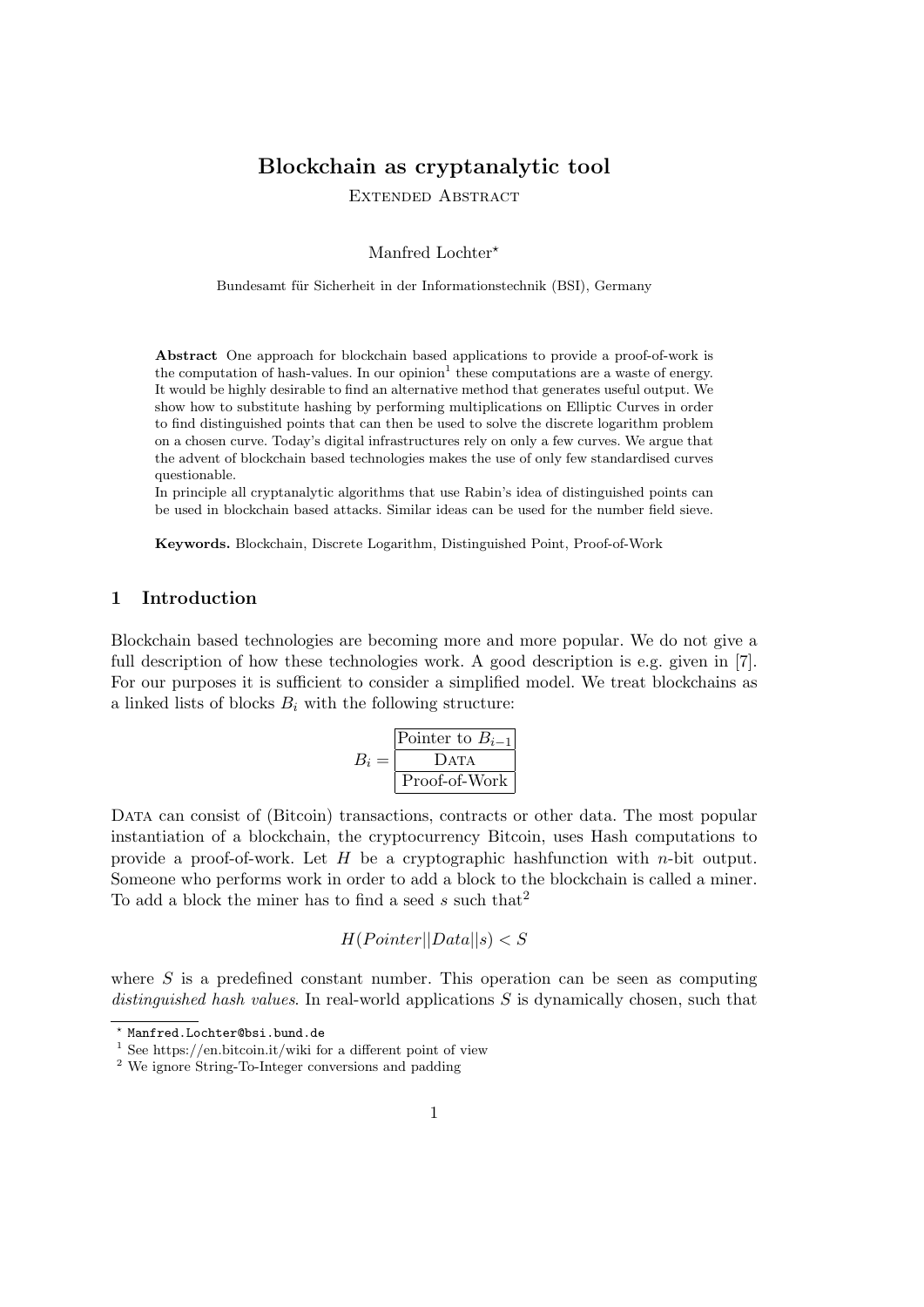on average every 10 minutes a new block will be added to the chain. The miner has to perform on average  $2^l$  hash computations, where

$$
l = n - \log_2(S).
$$

In January 2017 Bitcoin miners performed about 2.500.000 tera hashes per second (see [2]). This is equivalent to about  $2^{86}$  hashes per year for Bitcoin only. It is interesting to compare with the data for January 2016 (between 750.000 and 1.000.000 tera hashes per second). Today (September 2018) the rate is (according to [1]) 56.537.000 tera hashes per second. This implies that there is an available hash capacity of more than 2<sup>93</sup> hashes per year within the bitcoin network alone. Assuming a continuation of the trend described above one can assume that the available hashrate will at least double annually for some years.

One of the criticisms of bitcoin is that the hash-calculations do not provide meaningful results. In principle the proof-of-work is a waste of electrical energy. There are, however, some approaches to performing useful scientific computations (see e.g. [7], §8.3).

We introduce a new method for proof-of-work relying on computations that can be used for cryptographic attacks. The computing power usually used for hashing by Bitcoin (and other crypto currencies) is tremendous and can, if used for cryptographic attacks, lead to severe reductions of security for some cryptographic schemes. This is especially the case for applications of Elliptic Curves, where only few standard curves are being used world wide. Considering the price of energy and hardware bitcoin miners spend around 4 billion USD per year on mining [1]. Even nations would not usually spend that amount of money for cryptographic attacks. With blockchain these attacks could come as a windfall profit.

We stress the main point of proof-of-work based schemes is that the work done by the miner must be easy to check. Also cheating miners have to be taken into account.

This paper is organised as follows: We first show how to design a proof-of-work scheme that can be used to attack elliptic curve cryptography. We then briefly describe other applications using collision search. We finish by a modification that can be used during the relation-collection step of the number field sieve.

This paper was first presented at the workshop "The International View of Cryptography and Security and Their Use in Practise", Hong Kong 2017.

## 2 Elliptic Curves

Let

$$
E: Y^2 = X^3 + AX + B
$$

be an elliptic curve over a finite prime field  $\mathbb{F}_p$  with  $p > 3$ . By the Hasse-Weil theorem E has  $p + 1 + x$  points defined over  $GF(p)$ , where  $|x| \le 2\sqrt{p}$ . For cryptographically strong curves  $\#E(\mathbb{F}_p)$  has the form  $\#E(\mathbb{F}_p) = \lambda q$ , for a prime q and  $\lambda \leq 4$ . We fix a base point  $P \in E(\mathbb{F}_p)$  of order q. Each point Q of order q has the form  $Q = mP$ with  $m \in \{1, \ldots, q-1\}$ . The discrete logarithm problem (DLP) is to find m. Today's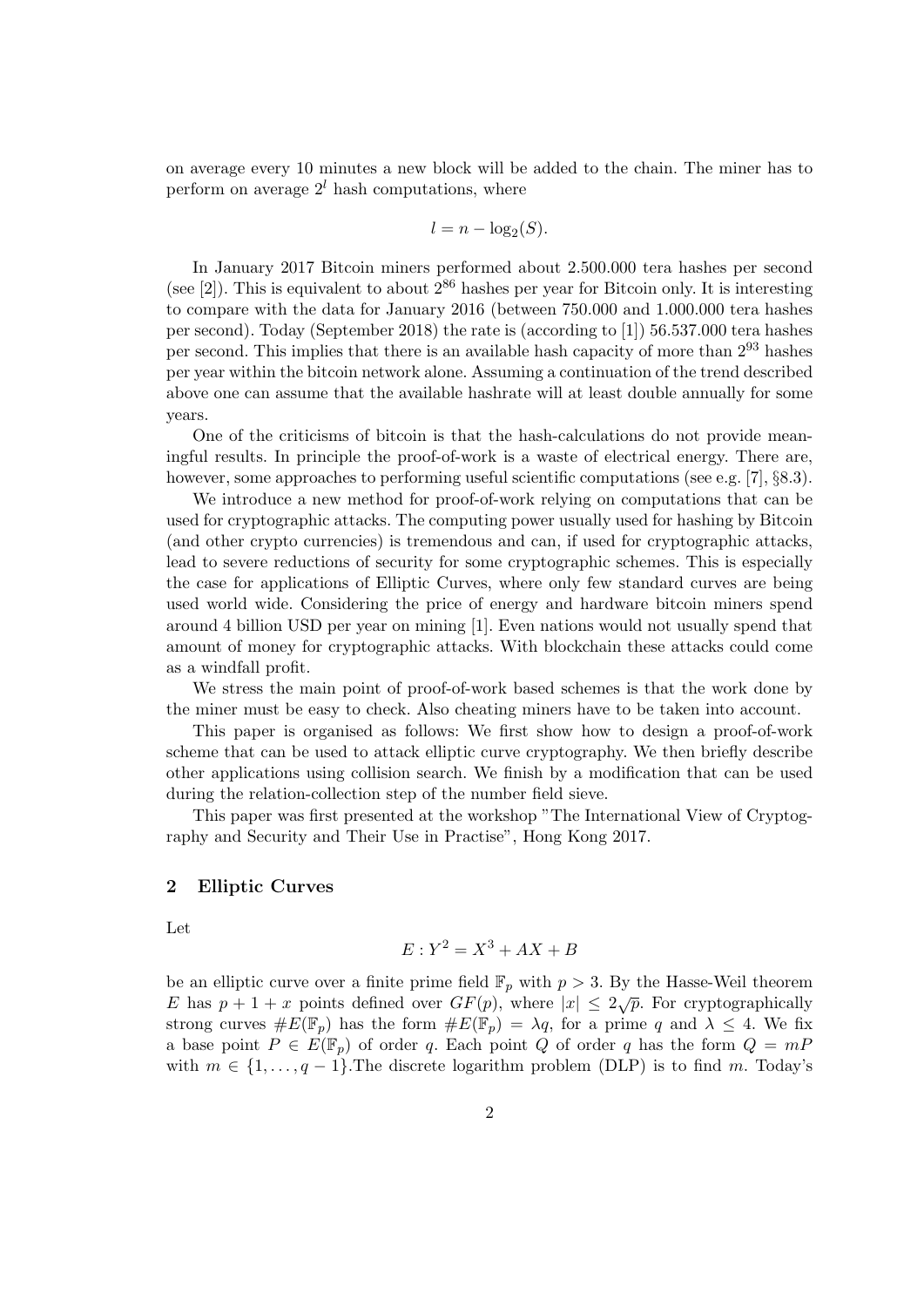digital infrastructures rely heavily on the hardness of the DLP on a small set of elliptic curves. For example Diffie-Hellman key-agreement and signature schemes like ECDSA use elliptic curves<sup>3</sup>. Protocols like TLS limit the number of accepted curves to only a few curves. Also, the security of bitcoin relies on the security of one 256-bit curve.

There are several algorithms to solve instances of the DLP. The most celebrated one being Pollard's Rho algorithm [3] and its variants. This algorithm can be parallelized [8] with linear speed-up using so-called distinguished points. Distinguished points are points with an arithmetic property that can easily be identified. One choice for distinguished points are points whose x-coordinate (interpreted as integer) is smaller than a certain bound, e.g. the most significant  $DP$  bits of the x-coordinate equal zero [5]. Each participant then chooses numbers  $a_0$ ,  $b_0$  and starts iterating on  $(a_i, b_i)$  until a distinguished point has been found. There is a vast amount of literature on the optimal choice of iterating functions for the Pollard-Rho-Algorithm.

A standard method is as follows. First divide the set  $E(\mathbb{F}_n)$  into three subsets  $S_1, S_2$ and  $S_3$  of almost equal size. Set  $G_0 := a_0 P + b_0 Q$ . Then set

$$
G_{i+1} := \begin{cases} G_i + P & \text{if } G_i \in S_1 \\ 2G_i & \text{if } G_i \in S_2 \\ G_i + Q & \text{if } G_i \in S_3 \end{cases}
$$

Also keep track of the multipliers:

$$
(a_{i+1}, b_{i+1}) := \begin{cases} (a_i + 1, b_i) \text{ if } G_i \in S_1 \\ (2a_i, 2b_1) \text{ if } G_i \in S_2 \\ (a_i, b_i + 1) \text{ if } G_i \in S_3 \end{cases}
$$

The distinguished points are then send to a central server which is used to find collisions  $a_iP + b_iQ = a_iP + b_iQ$  from which the discrete logarithm is easily derived. For that purpose the distinguished points are stored<sup>4</sup> in a hash table at an address that is derived from the point. If two distinguished points have to be stored at the same address either a collision has been found, or the data in the corresponding memory location are overwritten. In [8] it is described how to choose optimal parameters (e.g. number of processors, memory size) depending on the price of memory and computation cost. The authors also give an example of how to choose parameters in order to attack the DLP on a 155-bit curve with an budget of 10.000.000\$.<sup>56</sup> These numbers are from 1996. Compare with the 4 billion USD per year that are spent on mining today.

This approach can be adapted to blockchain based applications. The main obstacle here is that it should be easy to verify that a miner has done work that started at the block  $B_{i-1}$ . We propose the following algorithm. Choose a hashfunction whose output

<sup>&</sup>lt;sup>3</sup> The methods described here can also be applied to systems working in finite fields

<sup>4</sup> To save memory the points are stored in compressed form. I.e. only the non-zero part of the xcoordinate and one bit of the y-coordinate are stored.

<sup>5</sup> They estimate the price of 1MB of memory as \$25 (1996). Today the price is about \$4 per Gigabyte, and even much lower for harddrives.

<sup>6</sup> 32 days with 333.000 processing units and 16 GB of memory.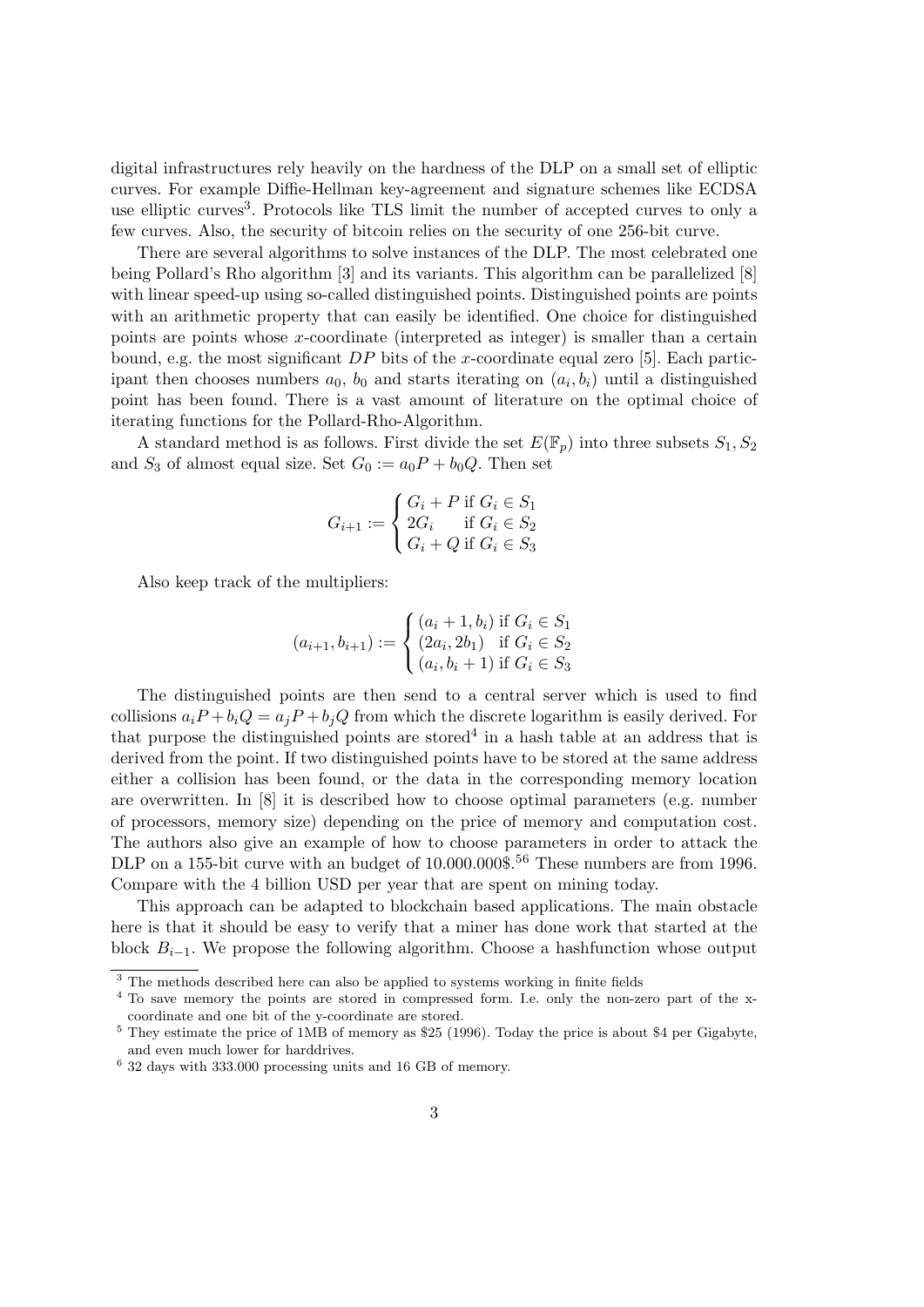fits the bitlength of the curve that shall be attacked. Let RND be a random number<sup>7</sup> To add a new block a miner shall:

| 1. Initialize a Counter $c=0$                                                       |
|-------------------------------------------------------------------------------------|
| $2\text{Set }a_0 := H(PointerToB_{i-1}  Data  RND  c); c++$                         |
| $3\text{Set } b_0 := H(PointerToB_{i-1}  Data  RND  c)$                             |
| $4$ Iterate on $(a_0, b_0)$ until a distinguished point D has been found,           |
| $\vert$ but at most T times                                                         |
| 5. If a distinguished point has been found, return PROOF OF WORK := $(RND, c, D)$ , |
| 6 Else $c$ + +, Update RND; Goto 2.                                                 |
|                                                                                     |

We can assume that a miner who has found  $\delta$  a distinguished point for a counter value c will add it to the chain. The verifier will at most have to perform  $T$  steps of the random walk. Thus one can use  $T$  and the bound  $DP$  defined above to balance the mining process. Typically one would choose a moderately sized  $T$  in order to make verification efficient.

In [8] longer chains are considered. This choice of a small T does not influence the performance of the parallel Pollard-Rho algorithm. The reason is that we can see the algorithm above as an alternative definition of a random walk on  $E(\mathbb{F}_p)$ . The difference to the traditional random walk is that in  $(a_{kT}, b_{kT})$  are defined using a hash function to provide randomness. In this case  $(a_{kT}, b_{kT})$  is independent from  $(a_{kT-1}, b_{kT-1})$ . However miners could reserve parts of the RND field for  $(a_{kT-1}, b_{kT-1})$  and update RND accordingly.

Here we do not go into detail about nonces. In principle Bitcoin only supports 32-bit nonces. However the coinbase transaction field can be used as additional nonce. See [7] for more information.

We envision that the RND field is used e.g. to differentiate between different processors, and to be part of the counter.  $c$  is the standard nonce.

#### 2.1 Incentives

In typical applications of blockchain based technologies a miner is rewarded for adding a new block. There is no need to reward a user who added a block to an orphaned fork of the chain. Here, however, the computations done by unsuccessful miners are valuable<sup>9</sup> and should be rewarded. There are some possible cases, e. g.:

1. A miner has added a block to the blockchain, but his block is not in the surviving chain.

<sup>7</sup> The reason for introducing below will be given below.

<sup>&</sup>lt;sup>8</sup> Depending on the setup a miner can be required to contribute more than one distinguished point. In any case  $(a_0, b_0)$  should be updated after finding a distinguished point, see [8].

<sup>&</sup>lt;sup>9</sup> One goal of Bitcoin ist that no miner should have 50 percent ore more of the overall mining capacity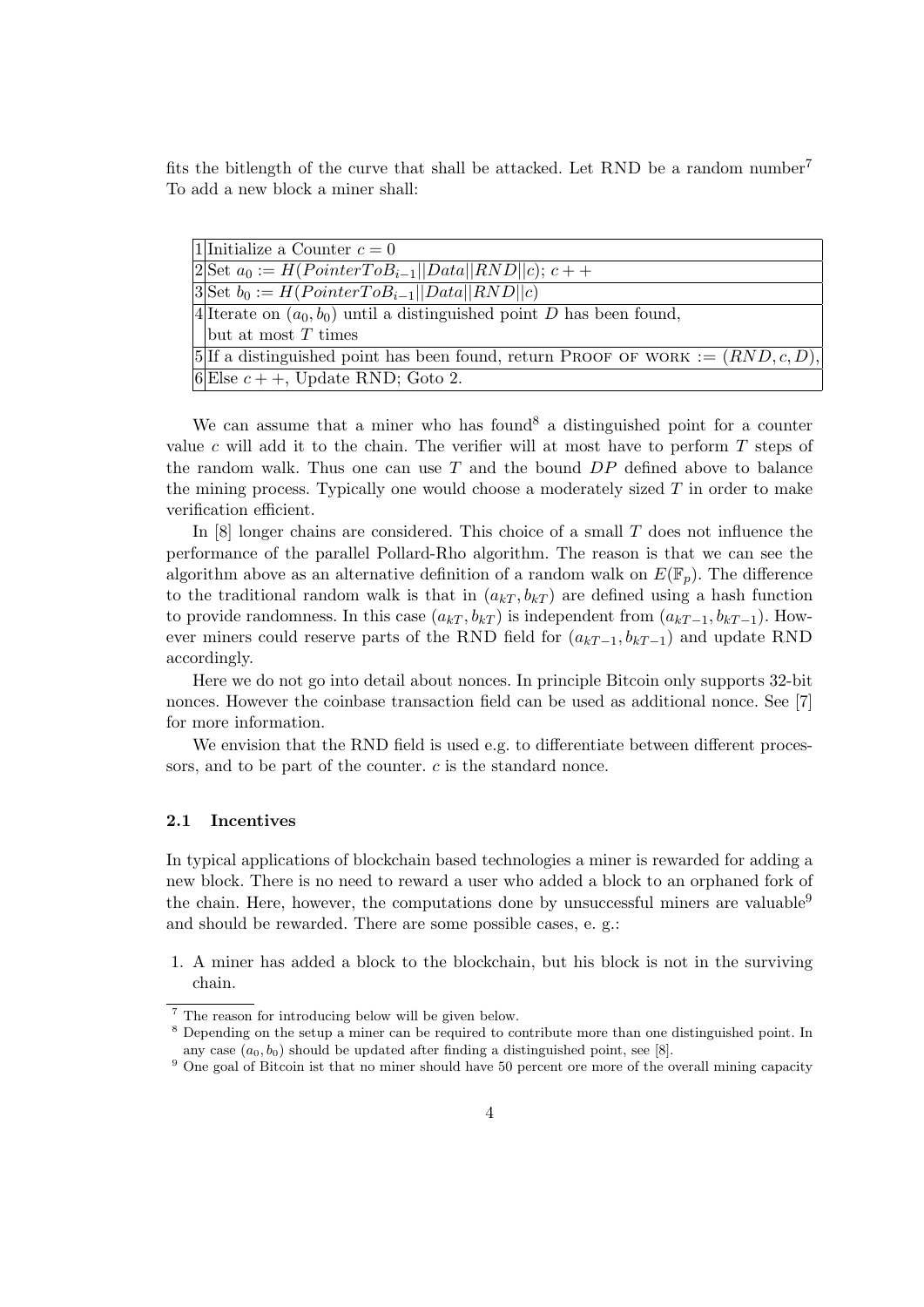- 2. A miner has performed computation swithout finding a distinguished point, when a new block  $B_i$  is added to the chain by another miner. But he knows that with high probability he will find a distinguished point soon<sup>10</sup>. In this case he should be able to carry on computing for a certain amount of time and to add a block  $B'_i$  after  $B_{i-1}$ . This block is known to become orphaned. But the miner should be able to claim a reward that is proportional to the reward for adding  $B_i$ .
- 3. Alternatively, unsuccessful miners could just sell their distinguished points to the attacker.

There are papers that discuss incentives for creating orphaned blocks in more detail, e.g. [9]

#### 2.2 Mining pools and multiprocessor machines

Up to now we have described a simplified model that assumes that individual miners are searching for distinguished points. In reality groups of miners will work together and use multiple processors. In order to distribute work between members of a pool and between processors one could replace the simple counter, described above by a combination of a random number RND and a counter. The generation of RND would be left to the miners.

## 2.3 Secrecy and multiple discrete logarithms

An attacker using the method described above need not reveal which discrete logarithm he is searching for. He can just blind the point Q by providing a known multiple  $\tau Q$  as challenge.

The method described can be extended to multiple discrete logarithms, see [6]. Note that as a by-product trust in any elliptic curve could breeak down if it becomes part of a proof-of-work scheme as scetched here.

Interestingly this process would not apply to Bitcoin itself. Bitcoin adresses are derived from a private key via double hashing with SHA-256 and RIPEMD-160. This means that roughly 2<sup>96</sup> private keys lead to the same bitcoin address. An attacker would only have to recover one of these possible keys. This could be done by first finding a curve point that hashes to the address and then to find the discrete logarithm of this point.

The owner of a bitcoin has to sign transactions with a secret key that fits the address of the BTC that is transferred. This allows for a direct attack with Pollards Rho algorithm or with Shors algorithm on a quantum computer. In this case the attacker would have only a small time-window for a double-spend attack.

 $\frac{10}{10}$  We assume that a miner uses many processors in parallel and thus the time expected for finding a distinguished point has very small variance. A "miner" in this sense could e.g. be a mining pool. For simplicity we also assume that only one distinguished point has to be contributed by the miner for adding a block